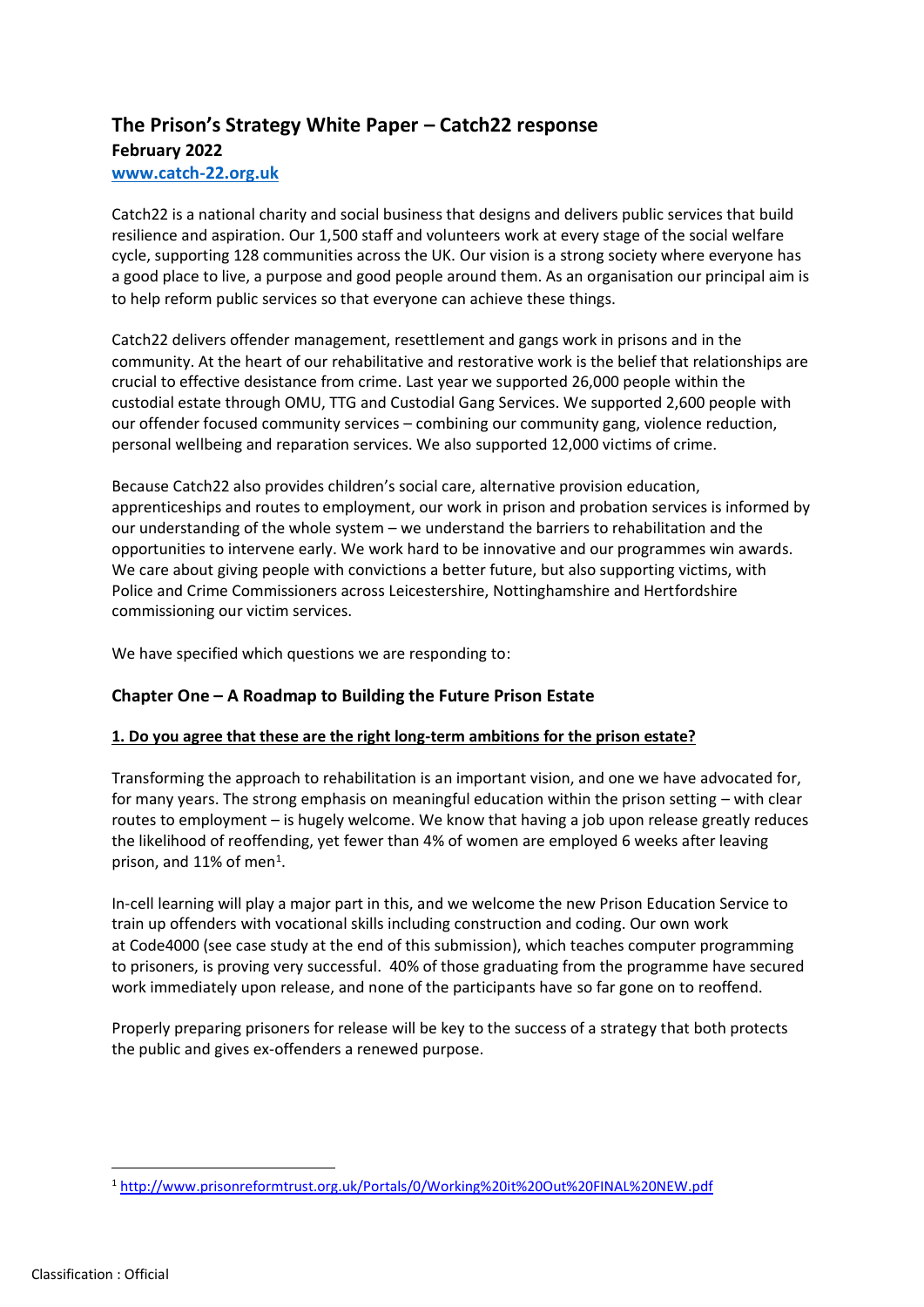#### • **Greater Prison Governor Autonomy**

Holding prison Governors account for prison leaver outcomes through increased autonomy and a drive for greater innovation are both positive shifts. Although, given the focus of the strategy on employability, it's important to note that, in the case of employability, there are a lot of agencies involved in improving employment outcomes of prisoners of which a lot the governor has limited to no - input into their management. The recent changes in TTG resettlement are a great example of this whereby there is a greater reliance on external agencies (i.e. community based probation teams, CRS providers, DWP etc). These services are increasingly operating in-reach delivery models. As a result, many struggle to embed their service offering into the prisons which could result in silo working, duplication of services or limit their ability to make meaningful impact. Our experience delivering TTG Resettlement contracts demonstrated the value of having embedded resettlement services into the prisons. Being integrated into the prison regime promoted multi-agency working and allowed the Governor to have greater insight & influence.

**Recommendation:** In order to ensure that Governor autonomy has the desired impact, we need to streamline the organisational involvement in an individual's employment journey on release. For example, one organisation should be used to build a strong, trusted, relationships and then sign-post based on individual need.

#### • **Digital Infrastructure Improvements**

The need for a '*digital revolution'* in prison is way overdue, as a result of Covid we have seen some positive progress in rolling tech out into certain prisons which were previously thought impossible to do so. For example, in some of the Victorian prisons we work in, they rolled out in-cell telephony, as well as some swift updates to prison IT infrastructure to allow certain roles to operate remotely.

However, in our prison settings, the difference between digital technology in private sector vs. public sector prisons has been stark and the disparity brought to light through Covid in a greater way than before. Only three out of the thirteen prisons we work in had in-cell telephony at the start of the pandemic. Firewalls have also meant that our staff aren't able to access simple digital platforms to enable them to do their jobs most effectively and therefore help our service users. When prisoners have been required to have even less contact with staff, this has had a huge impact on wellbeing and rehabilitation - many prisoners for example have been unable to access the offending behaviour interventions they need, let alone educational or employment focused initiatives.

Even in prisons where tech is available there is still a risk adverse attitude towards embracing its full capabilities. We have also seen, through the delivery of our Code4000 programme, that there remain many layers of bureaucracy to navigate. This means that there is a dependency on purchasing through a limited number of hardware providers which is expensive, and not always as dynamic as we would want. Please see Code4000 case study at the end of this submission for more detail.

**Recommendation:** We need third sector organisations such as Catch22 to provide evidence and recommendations to the Ministry of Justice on how IT security can be adequately addressed and how we can circumnavigate risk-averse approaches to technology.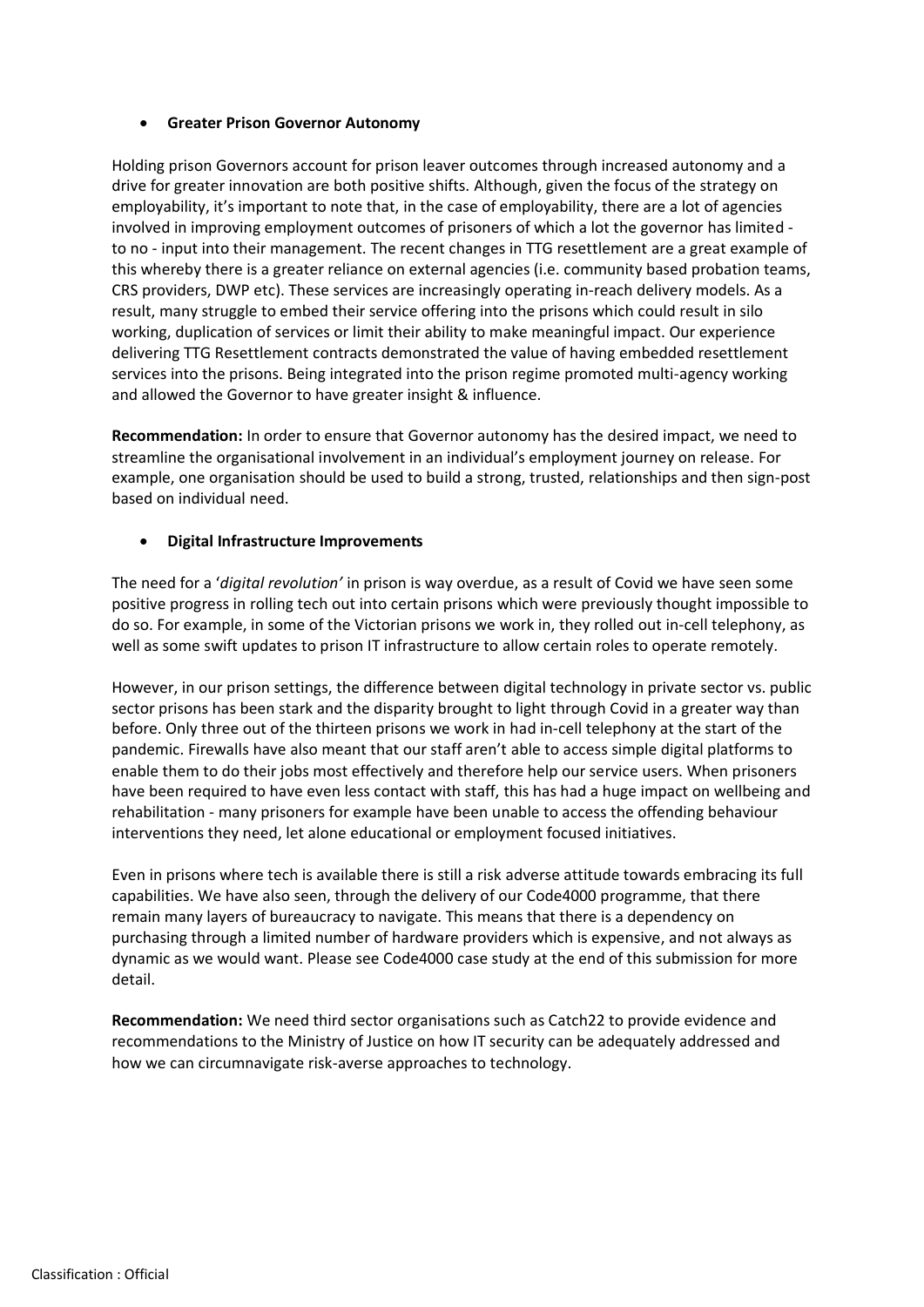## **Chapter Three- The Role of Prisons and Probation in Cutting Crime and Protecting the Public**

#### **6. Where can we go further to give prisoners the skills to secure stable employment on release?**

Investment in prison education should have a transformational effect on the ability of an individual to succeed in employment and therefore many other aspects of their life on release. Re-offending rates would be reduced and communities strengthened.

Given that almost half of prisoners have been excluded from mainstream education coupled with the referenced high population of those with a learning difficulty or disability, there needs to be a greater focus of delivering pertinent and engaging educational services. Our current experience of Prison education is that it can feel stagnant, and prisoners not always want to engage with. Needs be greater focus on alignment with future employment aspirations furthermore, embedded learning practices

Currently prison education varies hugely in both quality and type of opportunity across the estate. This is impacted by a multitude of factors –the disconnect between a sentencing plan and education plan, the varying quality of the buildings, and the impact this has on opportunities available, alongside a dangerous lack of access to digital technology and a lack of prison specific training to equip prison educators with the tools they need to effectively work within prison settings.

**Recommendation:** A prisoner's education plan should be a key part of their sentencing plan which itself should be linked into an overarching employability plan – tailored to individual need and the length of the sentence. Education programmes must also contribute towards addressing criminogenic needs as opposed to solely focusing on educational attainment to accelerate the removal of barriers to learning and support re-engagement with education. Furthermore, Education contracts must be jointly accountable with other involved prison agencies for employment outcomes. This will assist in promoting collaborative working.

We provide more in-depth evidence on this as part of our submission to the Education Committee inquiry into prison education in January 2021 [here.](https://www.catch-22.org.uk/news/prison-education/)

### • **Short-term sentencing**

The educational opportunities available, and success, is also hugely impacted by short-term sentencing. As you have stated, we know that prisoners serving short sentences generally have worse outcomes than those serving longer sentences; the reconviction rate (58.9%) is 17.3 percentage points greater than the general reconviction rate for all individuals released from custody (41.6%). Any Short Service Function should also have a focus on education and employment support, alongside the mental and physical health support. Furthermore, we need a greater focus on community sentencing.

We have noticed a lack of confidence from judges and magistrates which is seeing the reduction in number of community sentences being issued. This is often rooted in a lack of understanding on what is available, how these options will be managed and their effectiveness. We are concerned that this lack of understanding around effectiveness is being caused by poor consideration of the role of rehabilitation in community sentencing, as opposed to solely focusing on punishment i.e. unpaid work such as litter picking which lacks a meaningful rehabilitative focus and a small % of ETE hours being utilised.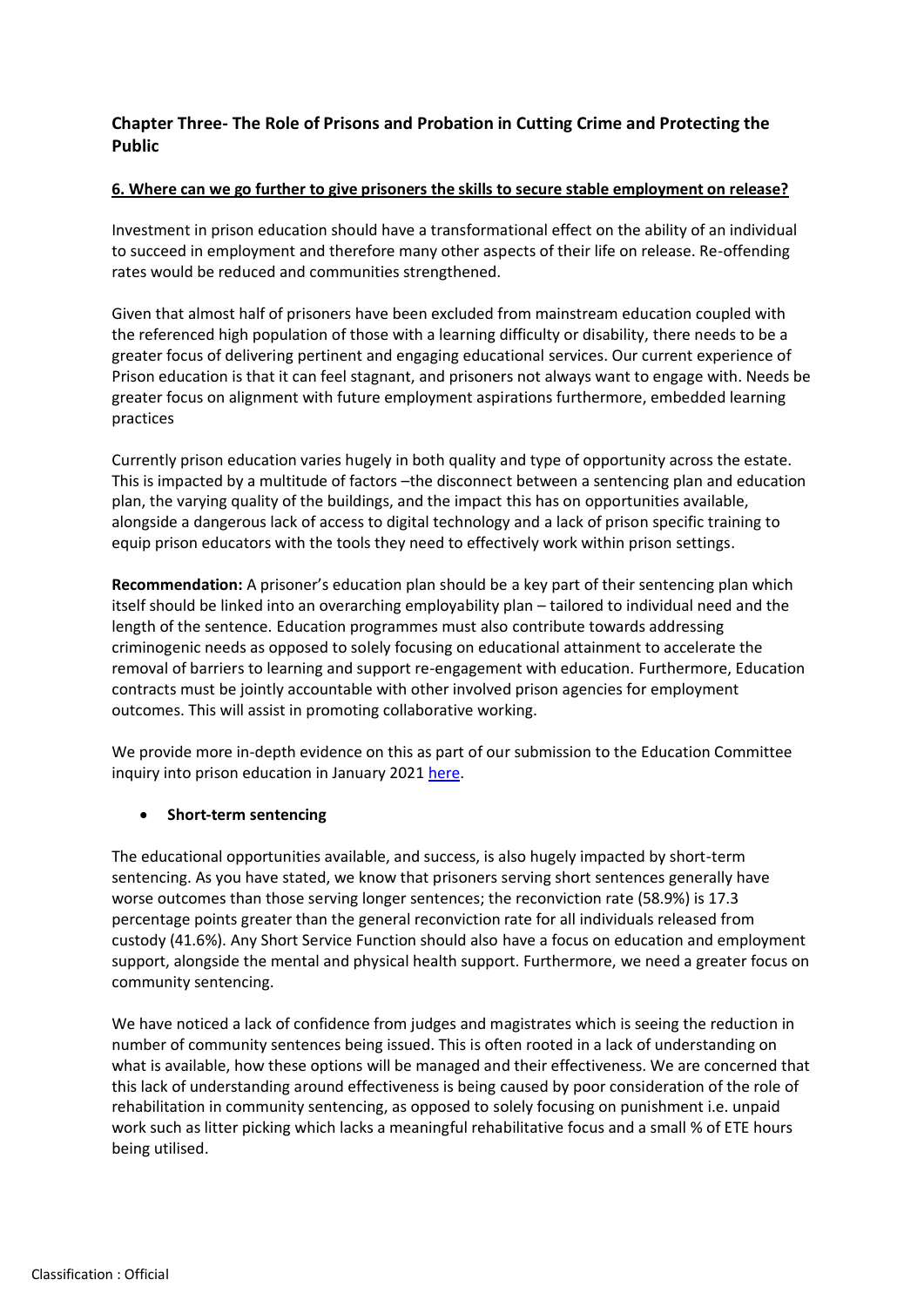**Recommendation:** There needs to be a focus on what can be achieved through community sentencing in terms of addressing criminogenic needs and reducing re-offending. We believe that the new model needs to evolve community sentencing options and reignite the 'community' aspect by unlocking the potential, accountability and capacity that already exists within communities. This would provide a wide spectrum of innovative, meaningful and effective community sentencing options – with a focus on supporting sustainable employment.

#### • **Work experience**

We support the presumption in favour of ROTL, as previous risk adverse attitudes have overruled the rehabilitative opportunities ROTL could provide. Furthermore, we have seen positive progress made through the availability of real-life corporate work experience to prisoners. Timpson's is a great example of what can be achieved through ROTL placements which then progress onto paid employment post release. However, we need to ensure that this experience aligns with the labour market needs of the resettlement regions, as well as the right kind of support to transition this experience into sustainable jobs upon release. We have seen examples in prison where prison industries are supporting corporate need with manufacturing, training individuals to a high skill level but then the corporates not committing to offering jobs upon release.

**Recommendation:** HMPPS needs to shift the narrative for businesses to engaging with prisoners away from doing it for good social value to an opportunity to tap into a valuable recruitment pool. Social value should be intrinsic. With the high vacancy rates faced by many businesses, recruiting a highly skilled, already trained workforce should be an obvious business choice. An internal review of labour market need in the resettlement areas of each prison must be undertaken, so that education provision can properly reflect the market demands for employment. This, in turn, must be married with prisoner aspiration, so that prisoner education can be tailored for the right employment prospects for the individual. We also need to find a way to incentivise local employers who are willing to offer employment to prisoners and willing to be matched to a specific prisoner cohort by guaranteeing supported training, apprenticeship or job offer.

#### • **Resettlement passports**

There have been really positive developments, and the right level of aspiration, through the roll out of employment boards, alongside the introduction of video technology for interviews and greater involvement with DWP, as well as support with ID's, Bank Accounts and CVs. A Resettlement Passport which takes all of this into consideration will be really powerful, however we need to think about how this will all be sequenced and supported into outcomes. This idea has been on the table for years with little to no visible progress. The current challenge is there are various agencies involved in a Person in Prison (PIP) resettlement journey, which requires expert, joined-up working to avoid duplication. We know that the most impactful public services, are the ones built on the principle of developing single-point, trusted relationships, with professionals who can navigate wider systems and sign-post. Therefore having this centralised platform may support joined-up working and ensuring progress is being shared. It would also provide greater transparency as to who is responsible for different aspects. However, this will require all the different agencies to provide timely and accurate updates on this. Our current experience with the usage of the likes of P-Nomis is often poor with key agencies solely using their own systems (healthcare good example of this) which creates silo working. The passports may also support appropriate and streamlined referrals into the new CRS services and the new HMPPS Commissioned Rehabilitative Services (CRS); in our experience the custodial referral pathway into these services is currently underutilised and this may support and address.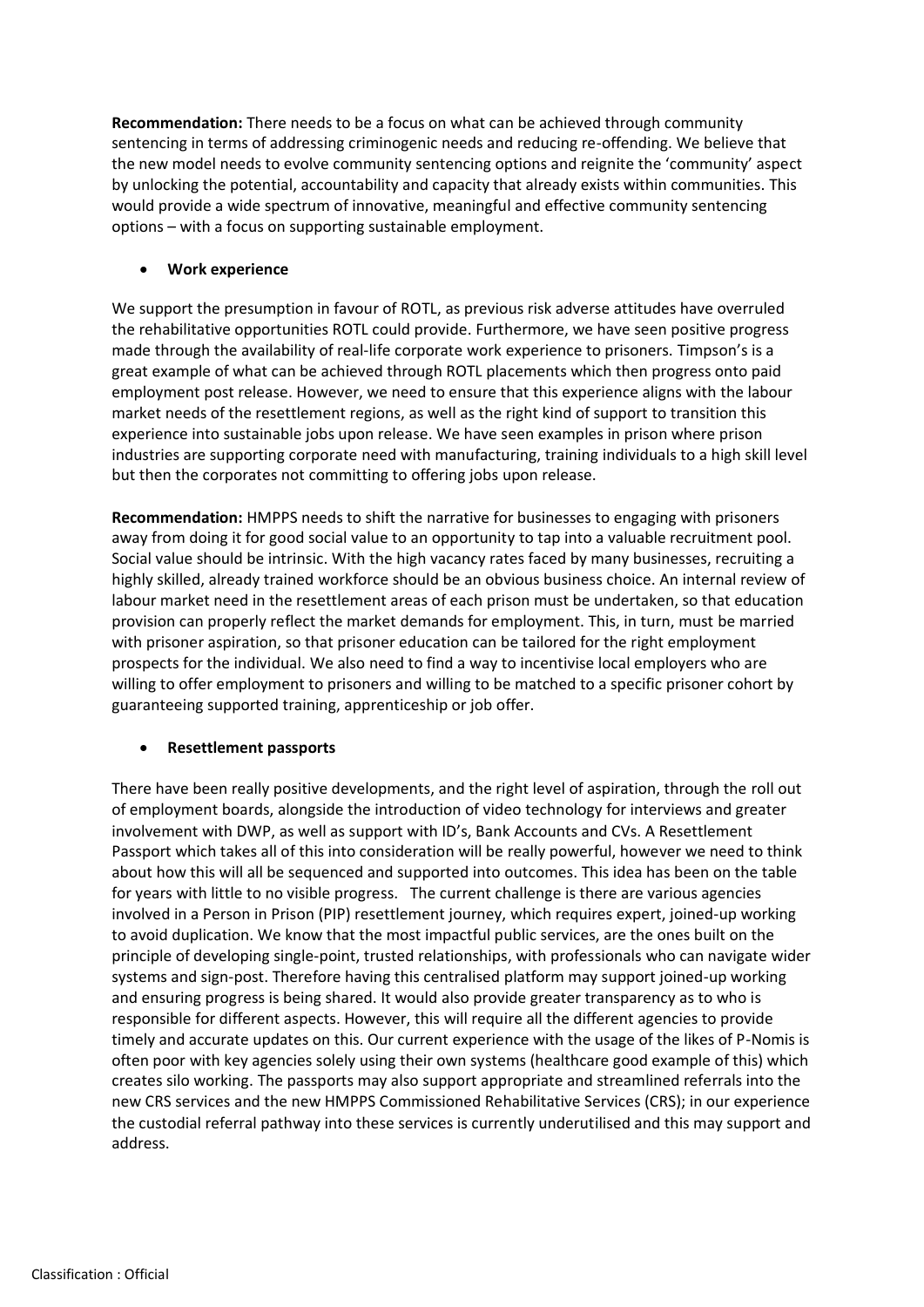**Recommendation:** The Resettlement Passports must be considered alongside an approach to streamline the agency engagement an individual has. They should be delivered through one organisation, who can support an individual in custody, through the gate, and into the community.

#### **Code4000 Case Study in response to 'Where can we go further to give prisoners the skills to secure stable employment on release?'**

### **Code4000**

Newly merged with Catch22, [Code4000](https://code4000.org/) delivers computer programming training, or coding, in UK prisons and is the first organisation of its kind in Europe. Our curriculum guides a novice programmer through their very first steps in coding to becoming a full-stack (fully trained) software developer.

Many Code4000 graduates have gone on to set up their own web-development agencies, and we have pioneered employment into the Financial Technology sector with graduates now working as software developers in high-street banks. With more prison leaders looking to secure a Code4000 academy in their establishment, we hope to reach more people with our innovative curriculum and change yet more lives through teaching tech. We also enable regular workshop visits from volunteers in the tech sector who deliver training in addition to our curriculum, including from a large international data company.

Code4000's experience, demonstrates how important it is that the link between skills and employment should be considered at all times. Each education or skills and training activity should have a clearly defined employment route, that adds purpose to the activity. At Code4000, we offer a huge package of self-led learning that is proven to inspire, however, with the current availability of in-cell tech, there is little that can be done in class (albeit with some compromise in quality) that can't be done in-cell. We think there's some value from the basic digital literacy perspective too, learning digital skills "on the side" that fundamentally support other training and skills and, therefore, job prospects. By way of example, Catch22 and Nominet's recently published [report](https://www.catch-22.org.uk/news/catch22-and-nominet-launch-first-in-series-of-4-insights-papers-looking-at-barriers-to-digital-skills-and-access/) looking at the barriers disadvantaged young people face to digital skill demonstrates that digital disadvantage reinforces and exacerbates the barriers for disadvantaged people trying to move into work.

At Code4000, we also work to address a skills and therefore recruitment shortage. We can provide employers with skilled employees immediately, either remotely in-custody, or on release. It also means that we are giving prisoners tangible skills for their lives on release turn to us for staff even while they are still resident, a lot of coders work remote anyway.

One challenge that we face as a digital skills provider in prison, is variability in the quality and availability of in-cell technology. We currently have a working proposal for the first women's prison on how we would manage coding training for students using in-cell laptops or outside of classroom equipment . The problem is that we don't know what in-cell technology will be available, what the laptops would look like, how much of our content would work and how much we would have to redevelop. A key part of this proposal is ensuring that there is a single co-ordinator appointed who would go from site to site to support individuals with accessing their training and build a bespoke support package for each learner.

**Recommendation:** There needs to be some clarity on what in-cell technology will look like and how consistent that is across the entire estate (public and private), as well as a more innovative approach to digital solutions, such as security-controlled tablets. In order to deliver the most impactful digital training programmes, we would need to know high levels of detail such as the interface for getting content on laptops, what document formats are supported, how heavily locked down the laptops